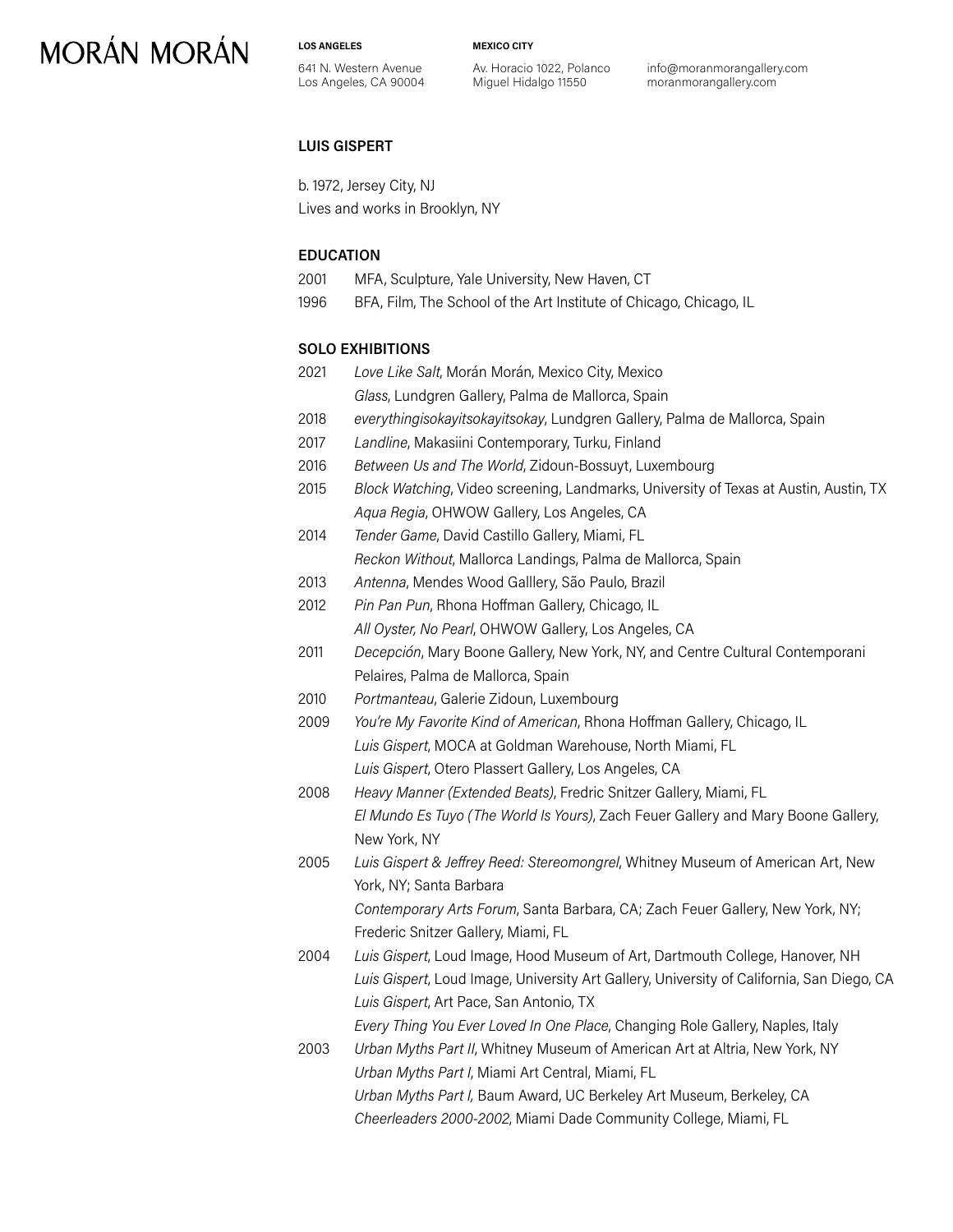#### **LOS ANGELES**

641 N. Western Avenue Los Angeles, CA 90004 **MEXICO CITY**

Av. Horacio 1022, Polanco Miguel Hidalgo 11550

info@moranmorangallery.com moranmorangallery.com

### **GROUP EXHIBITIONS**

- 2018 *Objects to Identify*, Morán Morán, Los Angeles, CA *Shifting Gaze: A Reconstruction of the Black & Hispanic Body in Contemporary Art from the Collection of Dr. Robert B. Feldman*, Menello Museum of American Art, Orlando, FL
- 2017 *Cuba Is*, Annenberg Space for Photography, Los Angeles, CA *Alchemy: Transformations in Gold*, Des Moines Art Center, Des Moines, IA
- 2016 *Luis Gispert + Jacolby Satterwhite*, Lundgren Gallery, Palma de Mallorca, Spain *The Inaugural Exhibition*, Makasiini Contemporary, Turku, Finland
- 2015 *100+ Degrees in the Shade*, A Survey of South Florida, Miami, FL *Young Americans*, Vienna's Franz Josefs Kai 3 Gallery, Wein, Austria *Biennale Internationale Design Saint-Étienne*, Musée d'Art et d'Industrie, Saint-Étienne, France *America is Hard to See*, Whitney Museum of American Art, New York, NY *Custom Lives: Rasquache Renaissance*, MACLA, San Jose, CA
- 2014 *Amerika*, David Castillo Gallery, Miami, FL
- 2013 *Artists Ball*, Brooklyn Museum, Brooklyn, NY
- 2012 *SHUTTER: Selected Photography and Film from the CINTAS Foundation Fellows Collection*, Miami Dade College, Miami, FL *Out of Focus: Photography*, Saatchi Galery, London, UK *Behold, America!*, The San Diego Museum of Art and the Timken Museum of Art, San Diego, CA
- 2011 *It Ain't Fair: Materialism*, OHWOW Gallery, Miami, FL *Ball Game*, Dunn and Brown Contemporary, Dallas, TX *Wall Space*, Philadelphia Photo Arts Center, Philadelphia, PA
- 2010 *The Island*, OHWOW and LAND, Flagler Memorial Island, Miami Beach, FL *The Secret Knows*, LAND, Austin, TX
- 2009 *Beastin'*, Galerie Ziduon, Luxembourg *Mnemosyne l'atlante dell'immagini*, Centro Arti Visive, Pescheria, Italy *Lover*, Curated by Kate Gilmore and Candice Madey, On Stellar Rays, New York, NY *SMALL*, Fredric Snitzer Gallery, Miami, FL
	- *A Tribute to Ron Warren*, Mary Boone Gallery, New York, NY

2008 *Mediations Biennale*, Poznan, Poland *The Constructed Image*, Redux Contemporary Art Center, Charleston, SC *TRANSactions: Contemporary Latin American and Latino Art*, Memorial Art Gallery, University of Rochester, Rochester, NY; *High Museum of Art*, Atlanta, GA; Weatherspoon Art Museum, University of North Carolina, Greensboro, NC

2007 *Not For Sale*, PS1 Contemporary Art Center, New York, NY *Milieu*, Lizabeth Oliveria, Los Angeles, CA *Wrong Number*, Jack Hanley Gallery, San Francisco, CA *Rock-n-Roll Fantasy*, White Box, New York, NY *Manifest: Colonial Tendencies of the West*, Gallery of Contemporary Art, University of Colorado, Colorado Springs, CO *Zwischen Zwei Toden / Between To Deaths*, ZKM Center for Art and Media, Karlsruhe, Germany *Art in America Now*, Museum of Contemporary Art, Shanghai, China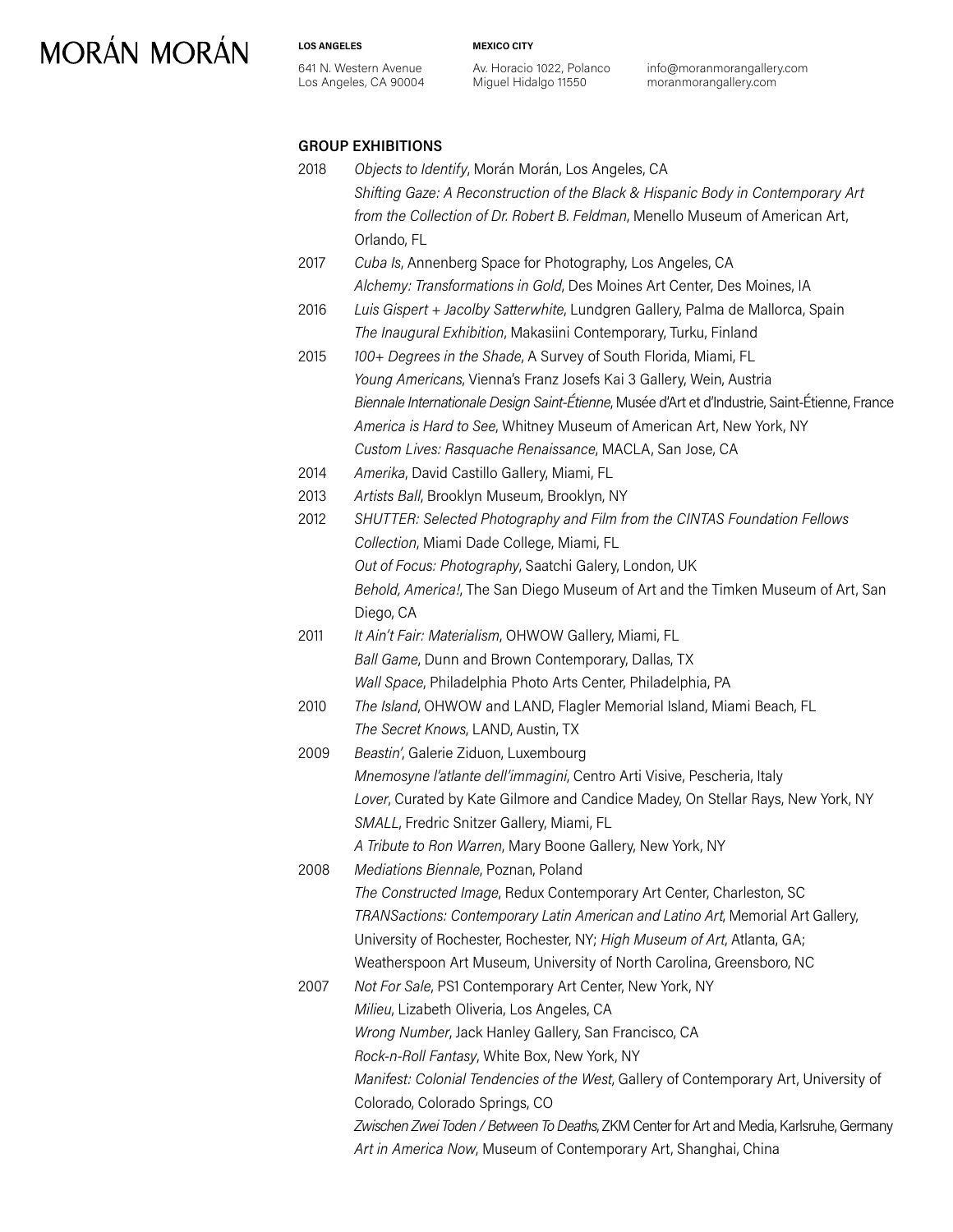**LOS ANGELES** 641 N. Western Avenue Los Angeles, CA 90004 **MEXICO CITY**

Av. Horacio 1022, Polanco Miguel Hidalgo 11550

info@moranmorangallery.com moranmorangallery.com

|      | Situation Comedy: Humor in Recent Art, Museum of Art Fort Lauderdale, Fort<br>Lauderdale, FL; Salina Art Center, Salina, KS |
|------|-----------------------------------------------------------------------------------------------------------------------------|
| 2006 | USA Today, Royal Academy of Arts, London, UK                                                                                |
|      | Youth of Today, Schirn Kunsthalle, Frankfurt, Germany                                                                       |
|      | Constant Disturbance, Centro Cultural Español, Curated by Gean Moreno, Miami, FL                                            |
|      | Bring it on, Monique Meloche Gallery, Chicago, IL                                                                           |
|      | Transformer, Traveling exhibition of contemporary artworks from the West Collection,                                        |
|      | Main Line Art Center, Haverford, PA                                                                                         |
|      | Nominally Figured, Recent Acquisitions in Contemporary Art, Fogg Art Museum                                                 |
|      | Harvard University, Boston, MA                                                                                              |
|      | Making Do, Yale University School of Art, New Haven, CT                                                                     |
| 2005 | Situation Comedy: Humor in Recent Art, Curated by Dominic Malone, The                                                       |
|      | Contemporary Museum Honolulu, HI; Chicago Cultural Center, Chicago, IL; Winnipeg                                            |
|      | Art Gallery Winnipeg, Manitoba, Canada                                                                                      |
|      | Make It Now: New Sculpture In New York, Sculpture Center, New York, NY                                                      |
|      | EVA, Curated by Dan Cameron, Limerick City Gallery of Art, Limerick, Ireland                                                |
|      | Will Boys Be Boys? Questioning Adolescent Masculinity in Contemporary Art, Curated                                          |
|      | by Shamim M. Momin, The Salina Art Center, Salina, KS; Museum of Contemporary                                               |
|      | Art, Denver, CO; Herbert F. Johnson Museum of Art, Cornell University, Ithaca, NY;                                          |
|      | Indianapolis Museum of Art, Indianapolis, IN                                                                                |
|      | The Superfly Effect, Jersey City Museum, Jersey City, NJ                                                                    |
| 2004 | Contested Fields, Des Moines Art Center, Des Moines, IA                                                                     |
|      | Semiprecious, Public Art Fund, MetroTech Center, Brooklyn, NY                                                               |
|      | Fade In, Contemporary Arts Museum Houston, Houston, TX                                                                      |
|      | Open House: Working in Brooklyn, Brooklyn Museum of Art, Brooklyn, NY                                                       |
| 2003 | Women Beware Women, Deitch Projects, New York, NY                                                                           |
|      | Next Next Visual Art, Brooklyn Academy of Music, New York, NY                                                               |
|      | Black Belt, Studio Museum of Harlem, New York, NY                                                                           |
|      | Influence, Anxiety, and Gratitude, MIT List Visual Arts Center, Cambridge, MA                                               |
| 2002 | Interplay, The Moore Space, Miami, FL                                                                                       |
|      | Mass Appeal, The Art Object and Hip Hop Culture, Galerie 101 Ottawa, Montreal; Arts                                         |
|      | Interculturels, Montreal; The Khyber                                                                                        |
|      | Center For The Arts, Halifax, Canada; Owens Art Gallery, Sackville, New Brunswick, Canada                                   |
|      | Monitor 2, Gagosian Gallery, New York, NY                                                                                   |
|      | Bystander, Andrea Rosen Gallery, New York, NY                                                                               |
|      | 10 Seconds 2 Love, Mullerdechiara Gallery, Berlin, Germany                                                                  |
|      | Whitney Biennial, Whitney Museum of American Art, New York, NY                                                              |
|      | New Additions To The Altoids Curiously Strong Collection, New Museum of                                                     |
|      | Contemporary Art, New York, NY                                                                                              |
|      | Officina America, Galleria D'Arte Moderna Villa Delle Rose Museo Morandi, Bologna, Italy                                    |
| 2001 | One Planet Under One Groove, Hip Hop and Contemporary Art, The Bronx Museum Of                                              |
|      | The Arts, New York, NY                                                                                                      |
|      | Border Stories, IX International Biennial of Photography, Palazzo Brocherasio, Torino, Italy                                |
|      | Optic Nerve III, Return of Optic Nerve, MoCA, Miami, FL                                                                     |
|      |                                                                                                                             |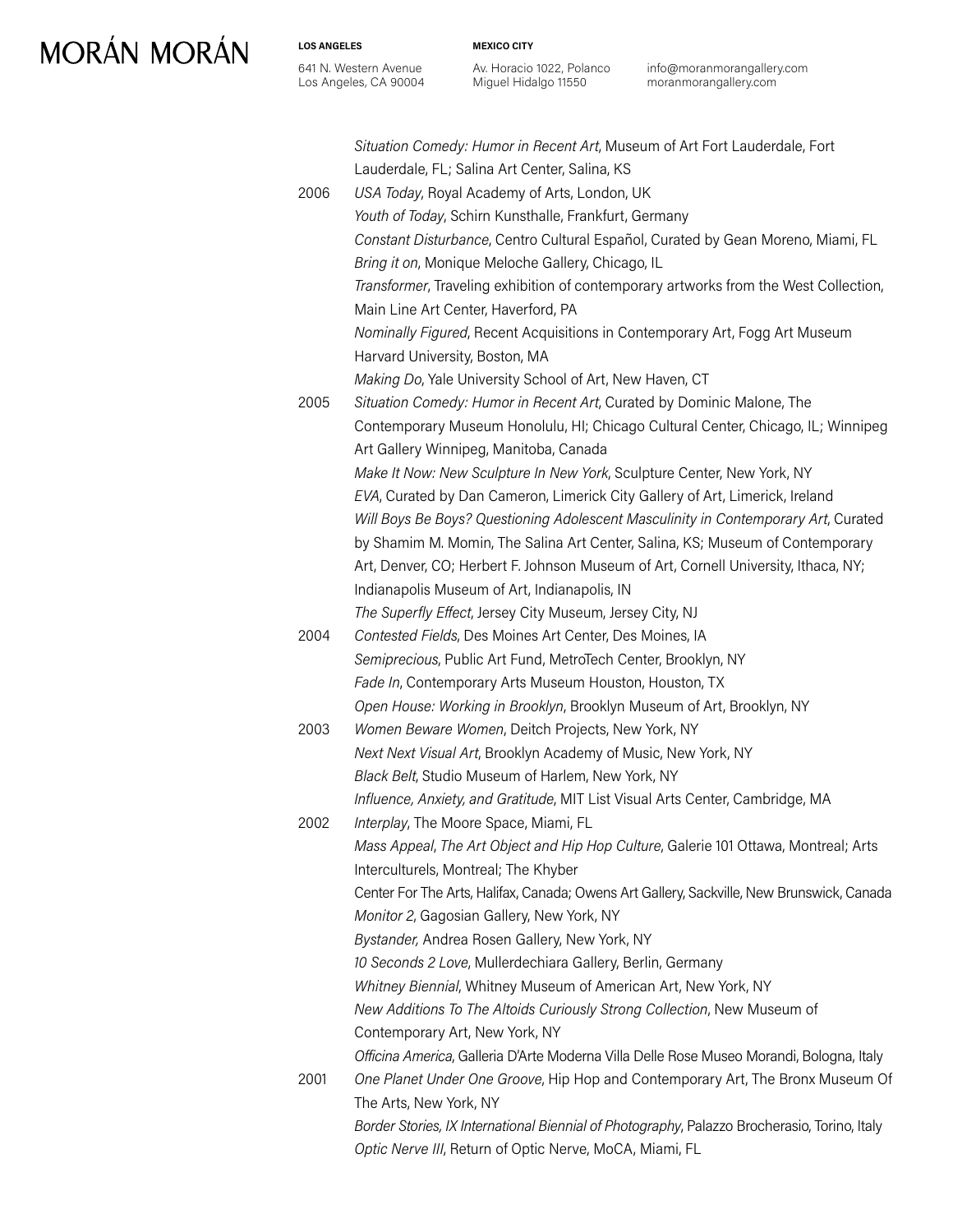**LOS ANGELES** 641 N. Western Avenue Los Angeles, CA 90004 **MEXICO CITY**

Av. Horacio 1022, Polanco Miguel Hidalgo 11550

info@moranmorangallery.com moranmorangallery.com

*MFA Exhibition*, Yale University, New Haven, CT *Bling Bling*, Audelio Fine Art, New York, NY *Pause*, Mark Foxx Gallery, Los Angles, CA 2000 *Travels In Hyperreality: Making Art In Miami,* MoCA, North Miami, FL *Effects,* Audelio Fine Art, New York, NY *Mount Miami, American Artists In Tel Aviv*, Tel Aviv Artists Studios, Tel Aviv, Israel 1999 *The Present Absent, Eight Artists From Miami*, Paco Imperial, Rio de Janeiro, Brazil *Booty Bass*, Centre Gallery, M-DCC, Miami, FL *Hot Spots, Los Angeles, Houston, Miami*, Wetherspoon Art Galleries, University of North Carolina, Greensboro, NC; Pittsburgh Center for the Arts, Pittsburg, PA

1997 *Cultural Consortium Fellowship Exhibition*, Miami Art Museum, Miami, FL

#### **PUBLIC COLLECTIONS**

Bass Museum of Art, Miami Beach, FL Cornell Fine Arts Museum, Winter Park, FL Des Moines Art Center, Des Moines, IA Deutsche Bank, New York, NY Fogg Art Museum, Cambridge, MA Haifa Museum of Art, Haifa, Israel Hood Museum of Art, Dartmouth College, Hanover, NH MDC Museum of Art+Design, Miami, FL Museum of Contemporary Art, San Diego, CA Museum of Modern Art, New York, NY Neuberger Museum of Art, Purchase, NY New Museum of Contemporary Art, New York, NY NSU Museum of Art, Fort Lauderdale, FL Orlando Museum of Art, Orlando, FL Perez Art Museum, Miami, FL The Progressive Art Collection, Mayfield Village, OH San Diego Museum of Contemporary Art, San Diego, CA San Fransisco Museum of Modern Art, San Fransisco, CA Solomon R. Guggenheim Museum, New York, NY UC Berkeley Art Museum, Berkeley, CA Whitney Museum of American Art, New York, NY

### **AWARDS**

The Baum: Emerging American Photographer Award Cintas Foundation Visual Arts Fellowship Rema Hort Mann Foundation Art Gant Alice Kimball Traveling Grant Florida Individual Artist Fellowship Art Access Traveling Grant New Forms Visual Arts Grant South Florida Cultural Consortium Visual Arts Fellowship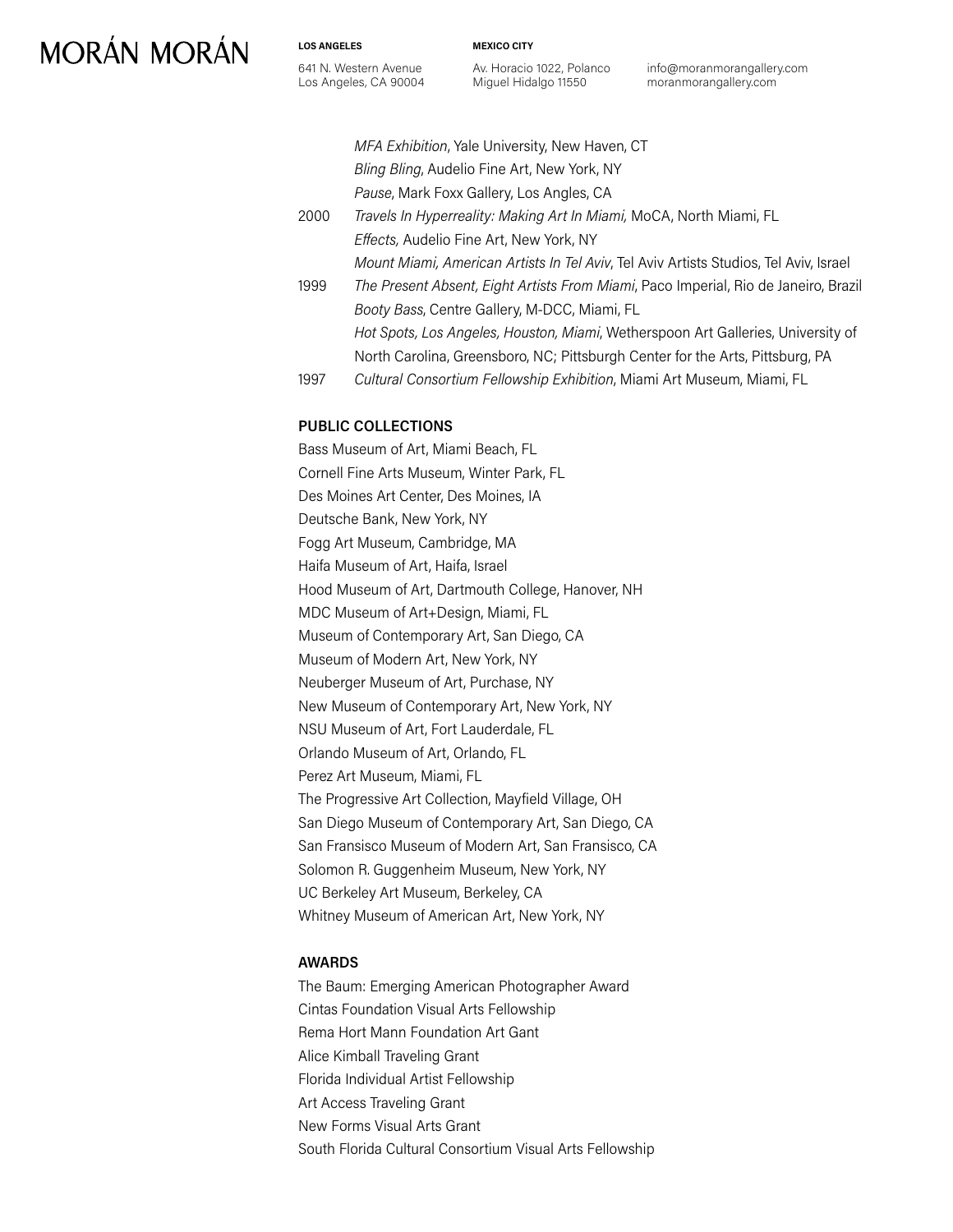**LOS ANGELES**

641 N. Western Avenue Los Angeles, CA 90004 **MEXICO CITY**

Av. Horacio 1022, Polanco Miguel Hidalgo 11550

info@moranmorangallery.com moranmorangallery.com

#### **BIBLIOGRAPHY**

Turner, Anderson. "Art review: Turning gold into art with 'Alchemy'." *Akron Beacon Journal/Ohio. com*, Novermber 10, 2017.

Fazzare, Elizabeth. "Life in Cuba Like You've Never Seen It Before." *ArchitecturalDigest.com*, October 9, 2017.

Babayan, Siran. "Cuba Is." *LA Weekly*, September 6, 2017.

"Young Americans at FRANZ JOSEFS KAI 3." *Art Viewer*, December 4, 2015.

Abbe, Mary. "Ethnic diversity finds expression in corporate art at Weisman Art Museum." *Star Tribune*, November 12, 2015.

Tschida, Anne. "Artists aim to break down walls, build bridges with for-charity exhibtion in Miami's Freedom Tower." *KnightFoundation.org Blog*, October 5, 2015.

Knight, Christopher. "Designs on a bling with a cheeky ring." *Los Angeles Times*, June 2015. Zimskind, Lyle. "Artist Luis Gispert Connects Visual Artistry and Hip Hop Culture in a New Exhibition." *Los Angeles Magazine*, June 4, 2015.

Binlot, Ann. "Luis Gispert's Art of Gold." *New York Times Magazine*, May 28, 2015. Bindman, David. "The Image of the Black in Western Art, Volume V: The Twentieth Century, Part 2: The Rise of Black Artists." October 2014.

"A Group Show Considers Kafka's 'Amerika' and Otherness in Art." *Artsy*, 2014. Sutton, Benjamin. "Pictures from an Exhibition: Luis Gispert at David Castillo Gallery in Miami." *Artnet News*, March 2014.

Braithewaite, Hunter. "Luis Gispert, Tender Game." *The Miami Rail*, March 2014. Martin, Lydia. "Lunch with Lydia: Artist Luis Gispert." *The Miami Herald*, March 9, 2014. Holzwarth, Hans Werner. Art Now! Vol. 4. Koln: Taschen, 2013.

"Miami Vice Meets Scarface: Luis Gispert Recalls a Childhood in 1980s Miami." *Artsy*, November 2013.

"Luis Gispert and the Tale of the Louis Vuitton Lowrider." *Artsy*. May 27, 2013. Lopez, Oscar. "Luis Gispert The Joker." *MUSÉE MAGAZINE*, October 2013, pp. 116-125. "Luis Gispert's All Oyster, No Pearl Hits OHWOW Gallery." *Huffington Post*, April 4, 2012. "Luis Gispert Directs Spank Rock." *Modern Painters Daily*, February 21, 2012. Tomé, Kara Walker. "Artists to Watch: Luis Gispert." *The Art Economist*, December 2011, p. 64. Laster, Paul. "Luis Gispert, 'Decepción'." *Time Out New York*, October 20-26, 2011, p. 33. Saltz, Jerry. "Conspicuous Consumption." *New York Magazine*, October 17, 2011, p. 148. Yablonsky, Linda. "Logos à Go-Go." *The New York Times*, September 18, 2011, p. ST3. Robertson, Rebecca. "How Logo Can You Go." *Art News*, September 2011, p. 40. Douglas, Sarah. "Custom Knockoffs." *Art and Auction*, September 2011, p. 21. Mc Cormick, Carlo. "Beyond Bling." *Paper,* September 2011, pp. 124-127. Kennedy, Randy. "Once on This Island, a D.I.Y. Art Show." *The New York Times*, December 6, 2010, pp. C1, C5. Bentley, Kyle. "Previews." *Artforum*, January 2009. Holzwarth, Hans Werner. Art Now Vol. 3, Cologne: Taschen, 2008. Allsop, Laura and Jessika Green. "Consumed." *Art Review*, April 2008. Dupuis, Isabelle. "Luis Gispert." *Flash Art*, March/April 2008.

Triff, Alfredo. "Baaaa-laster." *MAP*, Issue 4, Spring 2008.